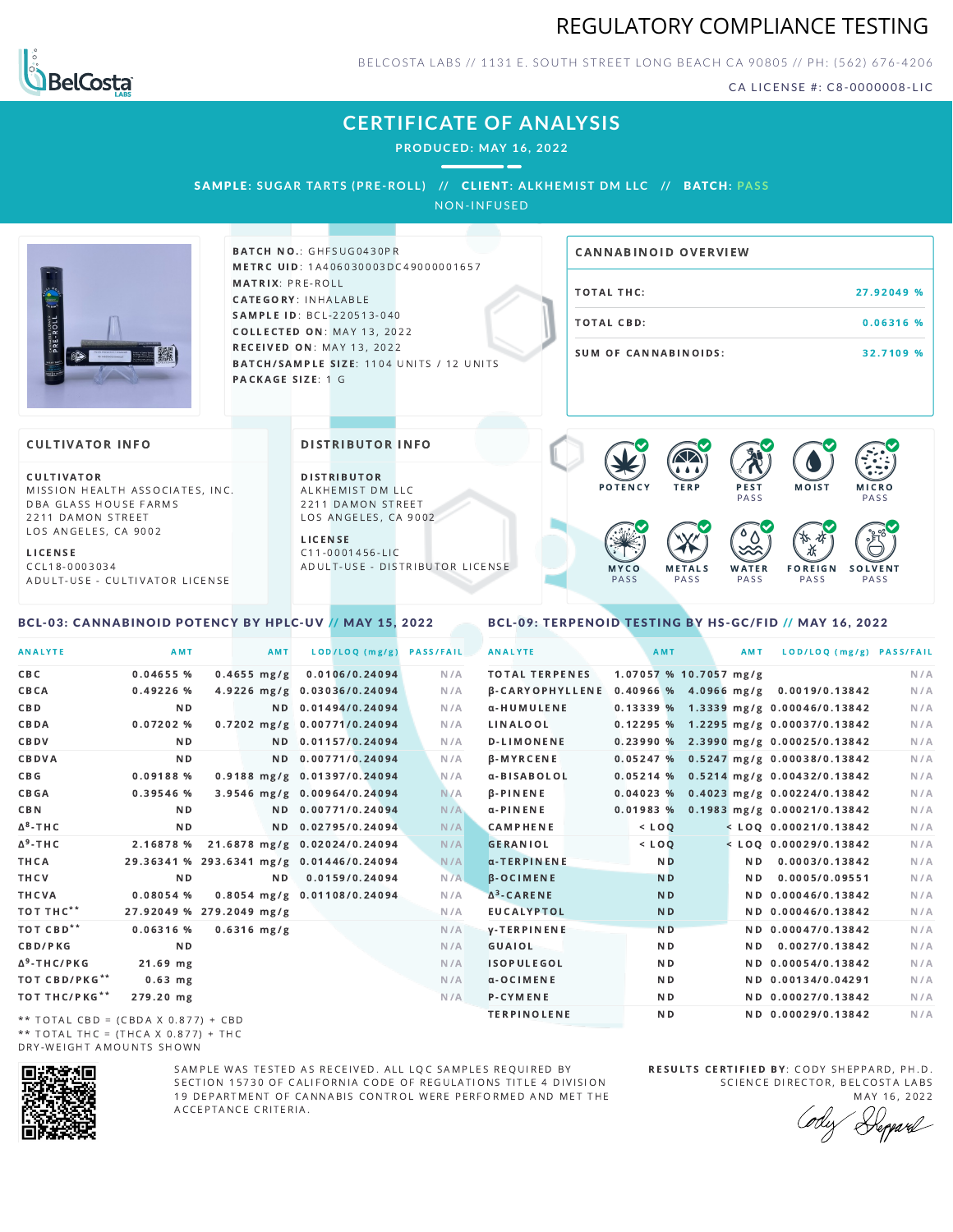# REGULATORY COMPLIANCE TESTING

#### <span id="page-1-0"></span>BCL-13: PESTICIDE TESTING BY GC/MS // MAY 15, 2022

| <b>ANALYTE</b>         | LIMIT         | AMT (µg/g)     | LOD/LOQ (µg/g)  | <b>PASS/FAIL</b> |
|------------------------|---------------|----------------|-----------------|------------------|
| <b>CAPTAN</b>          | $0.7 \mu g/g$ | N <sub>D</sub> | 0.03156/0.09558 | <b>PASS</b>      |
| CHLORDANE              | Any amt       | N D            |                 | <b>PASS</b>      |
| <b>CHLORDANE CIS</b>   |               | ND.            | 0.01116/0.03384 | N/A              |
| <b>CHLORDANE TRANS</b> |               | N <sub>D</sub> | 0.01068/0.03228 | N/A              |
| <b>CHLORFENAPYR</b>    | Any amt       | N D            | 0.02406/0.07284 | <b>PASS</b>      |

| <b>ANALYTE</b>                      | LIMIT         | $AMT(\mu g/g)$ | LOD/LOQ (µg/g)  | <b>PASS/FAIL</b> |
|-------------------------------------|---------------|----------------|-----------------|------------------|
| <b>CHLORPYRIFOS</b>                 | Any amt       | N D            | 0.01122/0.03408 | <b>PASS</b>      |
| <b>DICHLORVOS</b>                   | Any amt       | N D            | 0.01182/0.03582 | PASS             |
| <b>METHYL PARATHION</b>             | Any amt       | N D            | 0.01356/0.0411  | <b>PASS</b>      |
| PENTACHLORONI-<br><b>TROBENZENE</b> | $0.1 \mu g/g$ | ND.            | 0.0141/0.04278  | <b>PASS</b>      |
|                                     |               |                |                 |                  |

# BCL-05: RESIDUAL PESTICIDE ANALYSIS BY LC-MS/MS ESI // MAY 15, 2022

| <b>ANALYTE</b>             |               | LIMIT AMT $(\mu g/g)$ | LOD/LOQ (µg/g) | <b>PASS/FAIL</b> | <b>ANALYTE</b>          |               | LIMIT AMT (µg/g) | LOD/LOQ (µg/g) PASS/FAIL |      |
|----------------------------|---------------|-----------------------|----------------|------------------|-------------------------|---------------|------------------|--------------------------|------|
| ABAMECTIN                  | $0.1 \mu g/g$ | N D                   | 0.01153/0.04   | PASS             | <b>METALAXYL</b>        | $2 \mu g/g$   | N D              | 0.00503/0.02             | PASS |
| <b>ACEPHATE</b>            | $0.1 \mu g/g$ | N D                   | 0.00368/0.02   | PASS             | <b>METHIOCARB</b>       | Any amt       | N D              | 0.00503/0.02             | PASS |
| ACEQUINOCYL                | $0.1 \mu g/g$ | N D                   | 0.00417/0.02   | PASS             | METHOMYL                | $1 \mu g/g$   | N D              | 0.00494/0.02             | PASS |
| ACETAMIPRID                | $0.1 \mu g/g$ | N D                   | 0.00464/0.02   | PASS             | <b>MEVINPHOS</b>        | Any amt       | N D              |                          | PASS |
| <b>ALDICARB</b>            | Any amt       | N D                   | 0.01109/0.04   | <b>PASS</b>      | <b>MEVINPHOSI</b>       |               | N D              | 0.00163/0.0084           | N/A  |
| AZOXYSTROBIN               | $0.1 \mu g/g$ | N D                   | 0.00639/0.02   | PASS             | <b>MEVINPHOS II</b>     |               | N D              | 0.00542/0.0316           | N/A  |
| <b>BIFENAZATE</b>          | $0.1 \mu g/g$ | N D                   | 0.00355/0.02   | PASS             | <b>MYCLOBUTANIL</b>     | $0.1 \mu g/g$ | N D              | 0.00867/0.04             | PASS |
| <b>BIFENTHRIN</b>          | $3 \mu g/g$   | N D                   | 0.00473/0.04   | PASS             | <b>NALED</b>            | $0.1 \mu g/g$ | N D              | 0.00328/0.02             | PASS |
| <b>BOSCALID</b>            | $0.1 \mu g/g$ | N D                   | 0.00494/0.02   | PASS             | OXAMYL                  | $0.5 \mu g/g$ | N D              | 0.00455/0.02             | PASS |
| CARBARYL                   | $0.5 \mu g/g$ | N D                   | 0.00295/0.02   | PASS             | PACLOBUTRAZOL           | Any amt       | N D              | 0.00714/0.04             | PASS |
| CARBOFURAN                 | Any amt       | N D                   | 0.00613/0.02   | PASS             | PERMETHRIN              | $0.5 \mu g/g$ | N D              |                          | PASS |
| CHLORANTRANIL-             | $10 \mu g/g$  | N D                   | 0.00697/0.04   | PASS             | PERMETHRIN CIS          |               | N D              | 0.00237/0.0082           | N/A  |
| IPROLE                     |               |                       |                |                  | PERMETHRIN TRANS        |               |                  | ND 0.00245/0.0118        | N/A  |
| <b>CLOFENTEZINE</b>        | $0.1 \mu g/g$ | ND.                   | 0.0054/0.02    | PASS             | <b>PHOSMET</b>          | $0.1 \mu g/g$ | N D              | 0.0043/0.02              | PASS |
| COUMAPHOS                  | Any amt       | N D                   | 0.00215/0.02   | <b>PASS</b>      | PIPERONYLBUTO-          | $3 \mu g/g$   | N D              | 0.00247/0.02             | PASS |
| CYFLUTHRIN                 | $2 \mu g/g$   | ND.                   | 0.05508/0.2    | PASS             | XIDE                    |               |                  |                          |      |
| <b>CYPERMETHRIN</b>        | $1 \mu g/g$   | N D                   | 0.00556/0.04   | PASS             | <b>PRALLETHRIN</b>      | $0.1 \mu g/g$ | N D              | 0.00392/0.02             | PASS |
| <b>DAMINOZIDE</b>          | Any amt       | N D                   | 0.00227/0.04   | PASS             | PROPICONAZOLE           | $0.1 \mu g/g$ | N D              | 0.0024/0.02              | PASS |
| <b>DIAZINON</b>            | $0.1 \mu g/g$ | N D                   | 0.00487/0.02   | <b>PASS</b>      | PROPOXUR                | Any amt       | N D              | 0.00374/0.02             | PASS |
| <b>DIMETHOATE</b>          | Any amt       | N D                   | 0.00354/0.02   | PASS             | <b>PYRETHRINS</b>       | $0.5 \mu g/g$ | $<$ LOQ          |                          | PASS |
| <b>DIMETHOMORPH</b>        | $2 \mu g/g$   | N D                   |                | PASS             | PYRETHRINS PYRETHRIN I  |               | $<$ LOQ          | 0.00726/0.04             | N/A  |
| <b>DIMETHOMORPH I</b>      |               | N D                   | 0.00109/0.0078 | N/A              | PYRETHRINS PYRETHRIN II |               |                  | ND 0.00754/0.02284       | N/A  |
| <b>DIMETHOMORPH II</b>     |               | N D                   | 0.0015/0.0122  | N/A              | <b>PYRIDABEN</b>        | $0.1 \mu g/g$ | N D              | 0.0034/0.02              | PASS |
| <b>ETHOPROPHOS</b>         | Any amt       | N D                   | 0.0041/0.02    | <b>PASS</b>      | <b>SPINETORAM</b>       | $0.1 \mu g/g$ | N D              |                          | PASS |
| <b>ETOFENPROX</b>          | Any amt       | N D                   | 0.00274/0.02   | <b>PASS</b>      | <b>SPINETORAM J</b>     |               | N D              | 0.00329/0.016            | N/A  |
| ETOXAZOLE                  | $0.1 \mu g/g$ | N D                   | 0.00385/0.02   | <b>PASS</b>      | <b>SPINETORAM L</b>     |               | ND               | 0.00157/0.016            | N/A  |
| <b>FENHEXAMID</b>          | $0.1 \mu g/g$ | N D                   | 0.01055/0.02   | <b>PASS</b>      | SPINOSAD                | $0.1 \mu g/g$ | N D              |                          | PASS |
| <b>FENOXYCARB</b>          | Any amt       | N D                   | 0.00175/0.02   | PASS             | SPINOSAD A              |               |                  | ND 0.00205/0.01438       | N/A  |
| <b>FENPYROXIMATE</b>       | $0.1 \mu g/g$ | N D                   | 0.00481/0.02   | PASS             | SPINOSAD D              |               |                  | ND 0.00104/0.00498       | N/A  |
| <b>FIPRONIL</b>            | Any amt       | N D                   | 0.00478/0.02   | PASS             | <b>SPIROMESIFEN</b>     | $0.1 \mu g/g$ | N D              | 0.00944/0.04             | PASS |
| <b>FLONICAMID</b>          | $0.1 \mu g/g$ | N D                   | 0.00398/0.02   | PASS             | <b>SPIROTETRAMAT</b>    | $0.1 \mu g/g$ | N D              | 0.00208/0.02             | PASS |
| FLUDIOXONIL                | $0.1 \mu g/g$ | N D                   | 0.01369/0.04   | PASS             | <b>SPIROXAMINE</b>      | Any amt       | N D              | 0.00344/0.02             | PASS |
| HEXYTHIAZOX                | $0.1 \mu g/g$ | N D                   | 0.00297/0.02   | PASS             | <b>TEBUCONAZOLE</b>     | $0.1 \mu g/g$ | N D              | 0.00816/0.04             | PASS |
| IMAZALIL                   | Any amt       | N D                   | 0.0056/0.02    | PASS             | <b>THIACLOPRID</b>      | Any amt       | N D              | 0.0039/0.02              | PASS |
| IMIDACLOPRID               | $5 \mu g/g$   | N D                   | 0.00645/0.02   | PASS             | <b>THIAMETHOXAM</b>     | $5 \mu g/g$   | N D              | 0.00358/0.02             | PASS |
| <b>KRESOXIM-</b><br>METHYL | $0.1 \mu g/g$ | N D                   | 0.00339/0.02   | PASS             | TRIFLOXYSTROB-<br>ΙN    | $0.1 \mu g/g$ | N D              | 0.00421/0.02             | PASS |